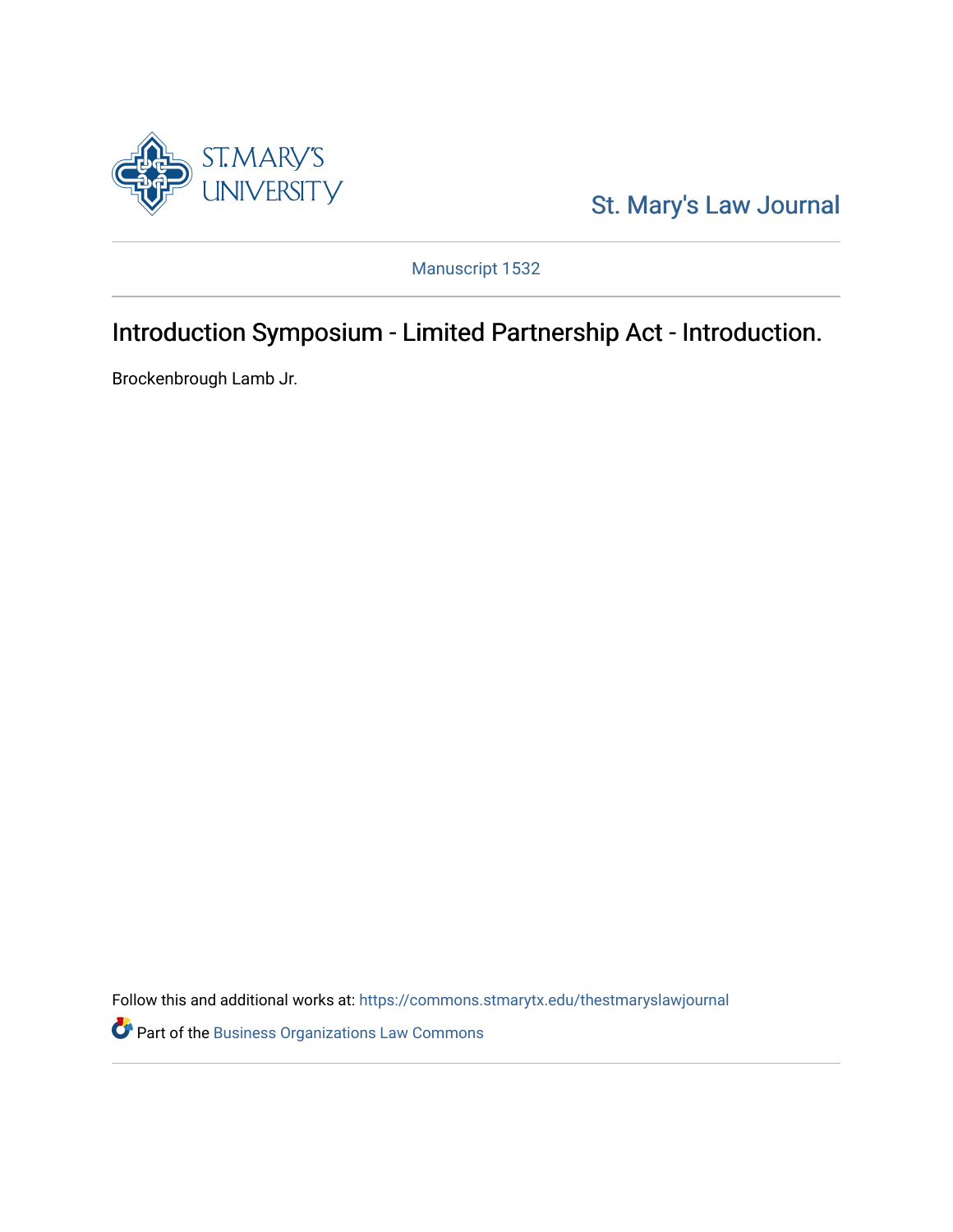# **SYMPOSIUM: LIMITED PARTNERSHIP ACT**

### **INTRODUCTION**

### **BROCKENBROUGH LAMB, JR.\***

The revised Uniform Limited Partnership Act adopted by the National Conference of Commissioners on Uniform State Laws in August, **1976,** was intended to modernize the prior uniform law while retaining the special character of limited partnerships as compared with corporations. The draftsman of a limited partnership agreement has a degree of flexibility in defining the relations among the partners which is not available in the corporate form. Moreover, the relationship among partners is consensual, and requires a degree of privity which forces the general partner to seek approval of the partners (sometimes unanimous approval) under circumstances which corporate management would find unthinkable. The limited partnership was not intended to be an alternative in all cases where corporate form is undesirable for tax or other reasons, and the new Act was not intended to make it so. It clarifies many ambiguities and fills interstices in the prior uniform law **by** adding more detailed language and mechanics. In addition, some important substantive changes and additions have been made.

This symposium provides a detailed analysis of the most significant provisions of the Act **by** well known scholars in the fields of partnerships, corporations and taxation. These contributors have provided valuable insight to practitioners involved in drafting limited partnerships under both the present act and particularly under the new Act as it is adopted **by** the states. Additionally, the symposium may provide useful guidance to state legislators considering adoption of the Act. Finally, law professors and students should find

**<sup>\*</sup>** B.A., LL.B., University of Virginia; Partner, Christian, Barton, **Epps,** Brent & Chappell, Richmond, Virginia. Chairman, Special Committee on Uniform Limited Partnership Act **(1976)** (Life Member). Auther, A VIRGINIA **CAUSE,** Charlottesville: The Michie Co., **1976.**